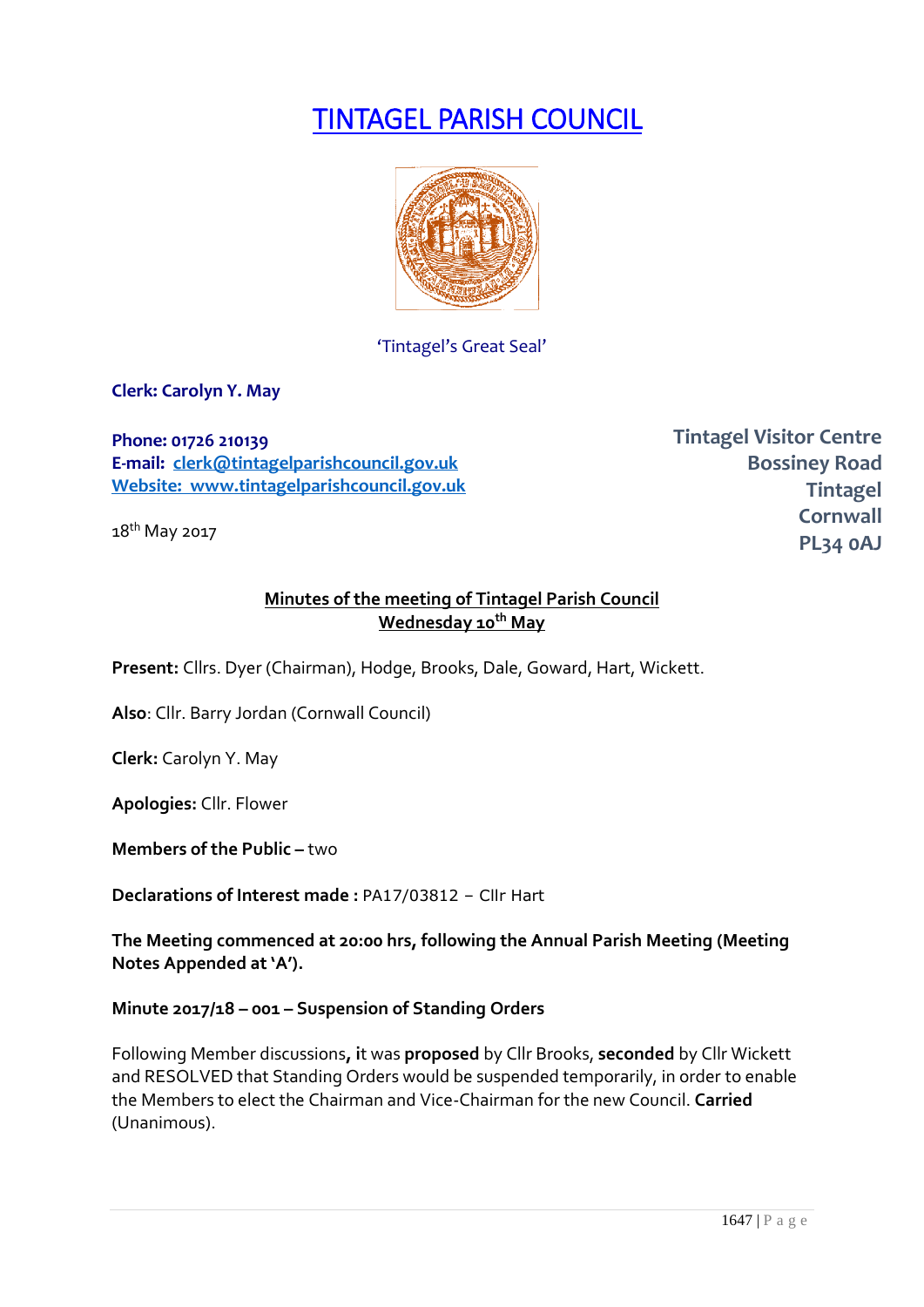# **Minute 2017/18 – 002 – Election of Chairman**

Cllr Dyer (in the Chair) asked for nominations for Election to the office of Chairman of the Parish Council.

It was **proposed** by Cllr Brooks and **seconded** by Cllr Dale, that Cllr Hodge should be elected to the office of Chairman of Tintagel Parish Council;

It was **proposed** by Cllr Wickett (not **seconded**) that Cllr Dyer should be elected to the office of Chairman of Tintagel Parish Council;

It was RESOLVED that Cllr Hodge would be appointed to the office of Chairman of Tintagel Parish Council (5 in favour and 2 abstentions). **Carried**

# **Minute 2017/18 – 003-Election of Vice Chairman**

Nominations for the election of a Vice-Chairman to the Parish Council were requested.

Cllr Dale **proposed** that Cllr Wickett should be elected to the office of Vice Chairman of Tintagel Parish Council.

Cllr Wickett advised the Council that he wished to decline the nomination.

It was **proposed by** Cllr Wickett and seconded by Cllr Dale, that Cllr Brooks should be elected to the office of Vice Chairman of Tintagel Parish Council.

It was **proposed** by Cllr Goward (not **seconded**) that Cllr Hart should be elected to the office of Vice Chairman of Tintagel Parish Council.

It was RESOLVED that Cllr Brooks would be appointed to the office of Vice Chairman of Tintagel Parish Council (unanimous). **Carried.**

## **Minute 2017/18 – 004 – Declarations of Acceptance**

All Members present were issued with their Declaration of Acceptance of Office, for signature.

## **Minute 2017/18 – 005 – Re-Instatement of Standing Orders**

The Parish Council re-instated Standing Orders.

## **Minute 2017/18 – 006 – Public Speaking**

## **Invitation to members of the public to speak prior to meeting, (10 minutes allowed for this item).**

A member of the public raised the issue of the cost of the maintenance of the public conveniences in the village. It was pointed out to Members that the cost to the Council Tax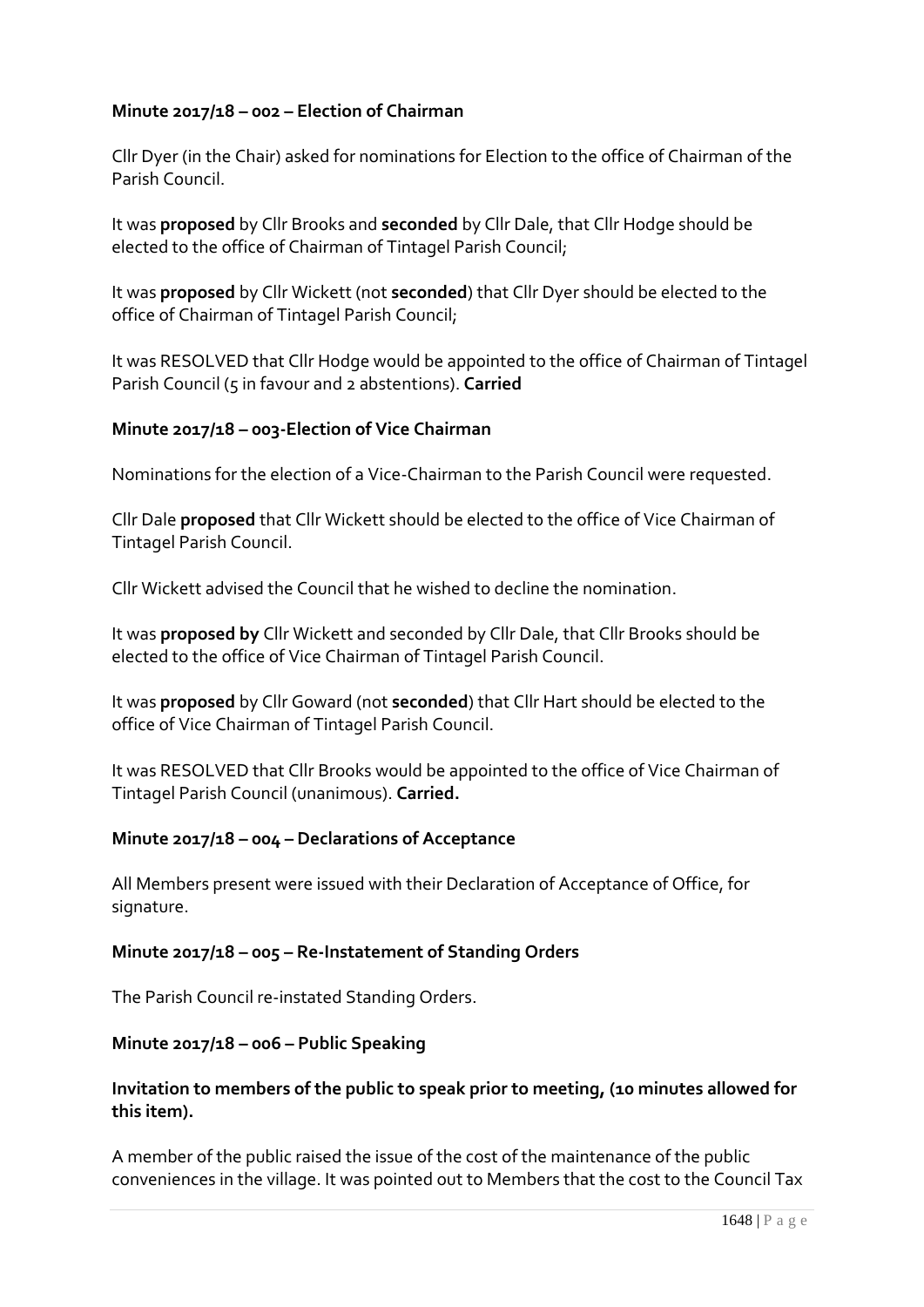Payer is not recovered by the monies generated from the charges to use the facilities. Members alluded to the following:

- The lavatories represent a service provided to the public and that there was never a requirement that the facilities should be self-financing;
- The income generated from the use of the facilities is depleted due to the practice of wedging the door open, thus enabling use of the facilities without charge;
- Cllr Hart suggested that the complainant should submit a planning application to construct lavatories/ washrooms on his own property, for use by the public and added that he (Cllr Hart) would be willing to support the application.
- Cllr Hart also advised that the facilities were an essential part of the village's tourism infrastructure and highlighted the fact that visitors will not readily visit an area which does not provide such amenities.

The speaker stated that the Parish Council should install turnstiles to prevent the doors being wedged open, adding that with such a system, it would not be possible to enter the facility without making payment.

# **Minute 2017/18 – 006 – Approval of Previous Meeting Minutes**

It was **proposed** by Cllr. Dale, **seconded** by Cllr. Brooks and **RESOLVED** that the minutes of the Parish Council Meeting, held on  $5<sup>th</sup>$  April 2017, be signed as a true record of the meeting. Unanimous. **Carried.**

| <b>Application Reference</b> | <b>Details</b>                                                    |  |
|------------------------------|-------------------------------------------------------------------|--|
| <b>Reference</b>             | PA17/02276                                                        |  |
| <b>Alternative Reference</b> | PP-05899714                                                       |  |
| <b>Application Validated</b> | Thu 06 Apr 2017                                                   |  |
| <b>Address</b>               | <b>Public Conveniences Molesworth Street</b><br>Tintagel PL34 0BY |  |
| <b>Proposal</b>              | Conversion of former public convenience<br>block to dwelling      |  |
| <b>Status</b>                | Awaiting decision                                                 |  |
| <b>Appeal Status</b>         | Unknown                                                           |  |

# **Minute 2017/18 – 007 - Planning Matter PA17/02276**

The Parish Council considered the application. Cllr Wickett stated that this was an 'ongoing saga'. He added that permission for the original conversion was granted on appeal and that the conversion was not carried out in accordance with the conditions set out by Planners.

Cllr Wickett added that, the Application before the Council, at his juncture, was a resubmission in relation to the building conversion as it now exists. He alluded to the fact that the Parish Council objected to the initial Planning Application and should also object to this current application. Cllr Wickett was o the opinion that the matter was the responsibility of Cornwall Council to sort out.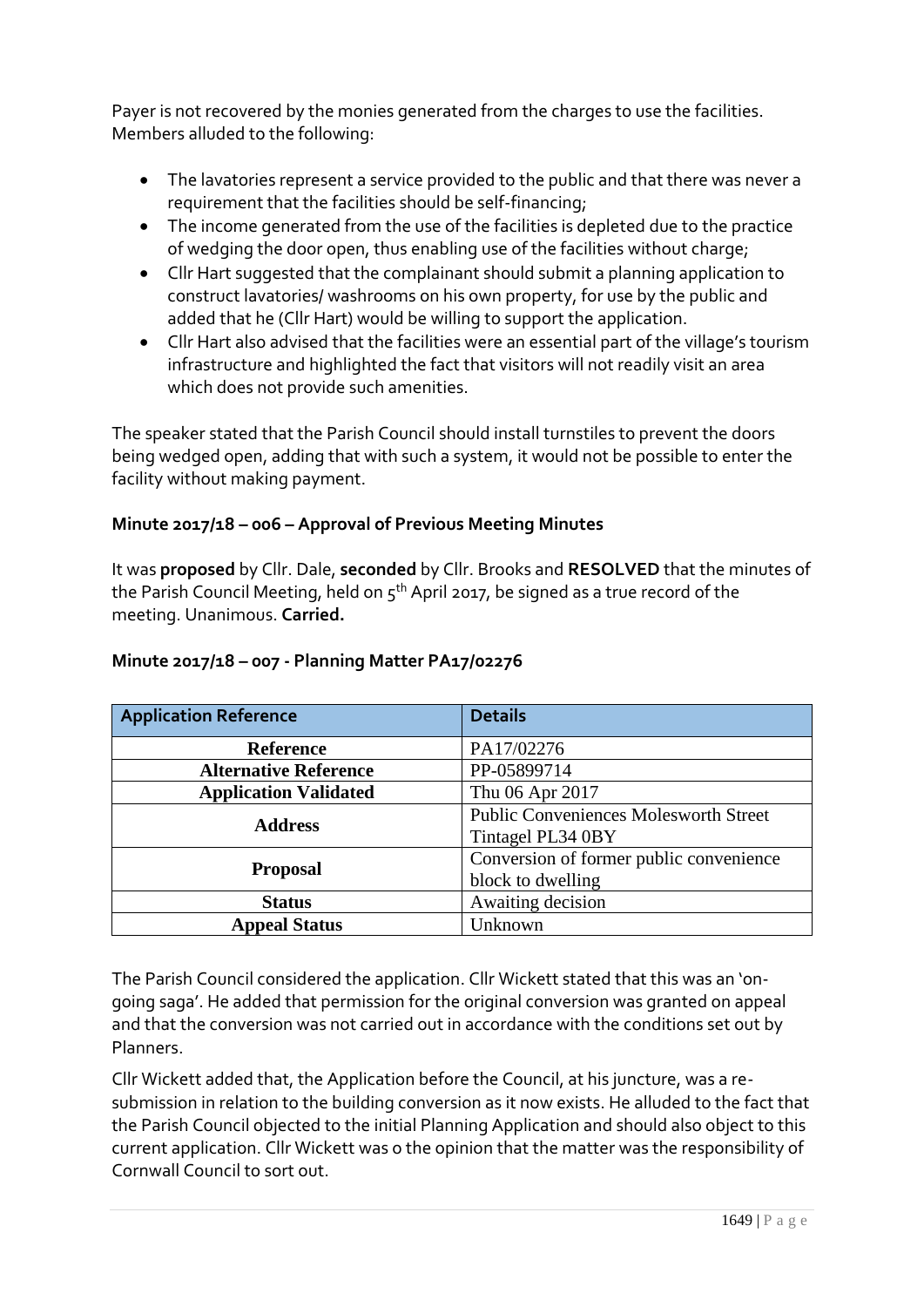Cllr Hart agreed that the plans before the Parish Council on this occasion were very different to those which had originally submitted, the design of the property was not offensive to the eye. In fact, the chosen finish looked better than the original stated finish.

Cllr Hart added that although he did not agree with the means by which planning permission was being sought (which he regarded as an abuse of the (planning) system), he proposed that t5he Parish council should approve the application before it.

Cllr Goward stated that, at a previous meeting, a member of the public had attended and had spoken most eloquently against the property design (as it is now).

It was **proposed** by Cllr Wickett and **seconded** by Cllr Dyer that the Parish Council should object to the application.

An **amended proposal** was made by Cllr Hart that the Parish Council should approve the application in its existing format. The proposal was not seconded.

It was RESOLVED that the Parish Council would object to the Application. (5 in favour, 1 against and 1 abstention). **CARRIED**

| <b>Application Reference</b> | <b>Details</b>                                                                                                                            |  |
|------------------------------|-------------------------------------------------------------------------------------------------------------------------------------------|--|
| <b>Reference</b>             | PA17/03812                                                                                                                                |  |
| <b>Application Validated</b> | $2nd$ May 2017                                                                                                                            |  |
| <b>Address</b>               | Land South West Of Atlantic View Hotel<br><b>Atlantic Close Treknow Tintagel</b>                                                          |  |
| <b>Proposal</b>              | Reserved matters application for the<br>construction of two dwellings on Plots 3<br>and 4 in respect of outline application<br>PA16/09597 |  |
| <b>Status</b>                | Awaiting decision                                                                                                                         |  |
| <b>Appeal Status</b>         | Unknown                                                                                                                                   |  |

# **Minute 2017/18 – 008 - Planning Matter PA17/03812**

**Members** considered this application. Cllr Hart declared an interest in this matter.

Cllr Goward commented that the buildings appeared rather close together.

It was **proposed** by Cllr Dyer, **seconded** by Cllr Brooks and RESOLVED that the Parish Council did not object to this application. (6 in favour / 1 abstention). **Carried**.

**Minute 2017/18 – 008 – Planning Decisions Matters:** PA17/01370 - Noted PA17/01370 - Noted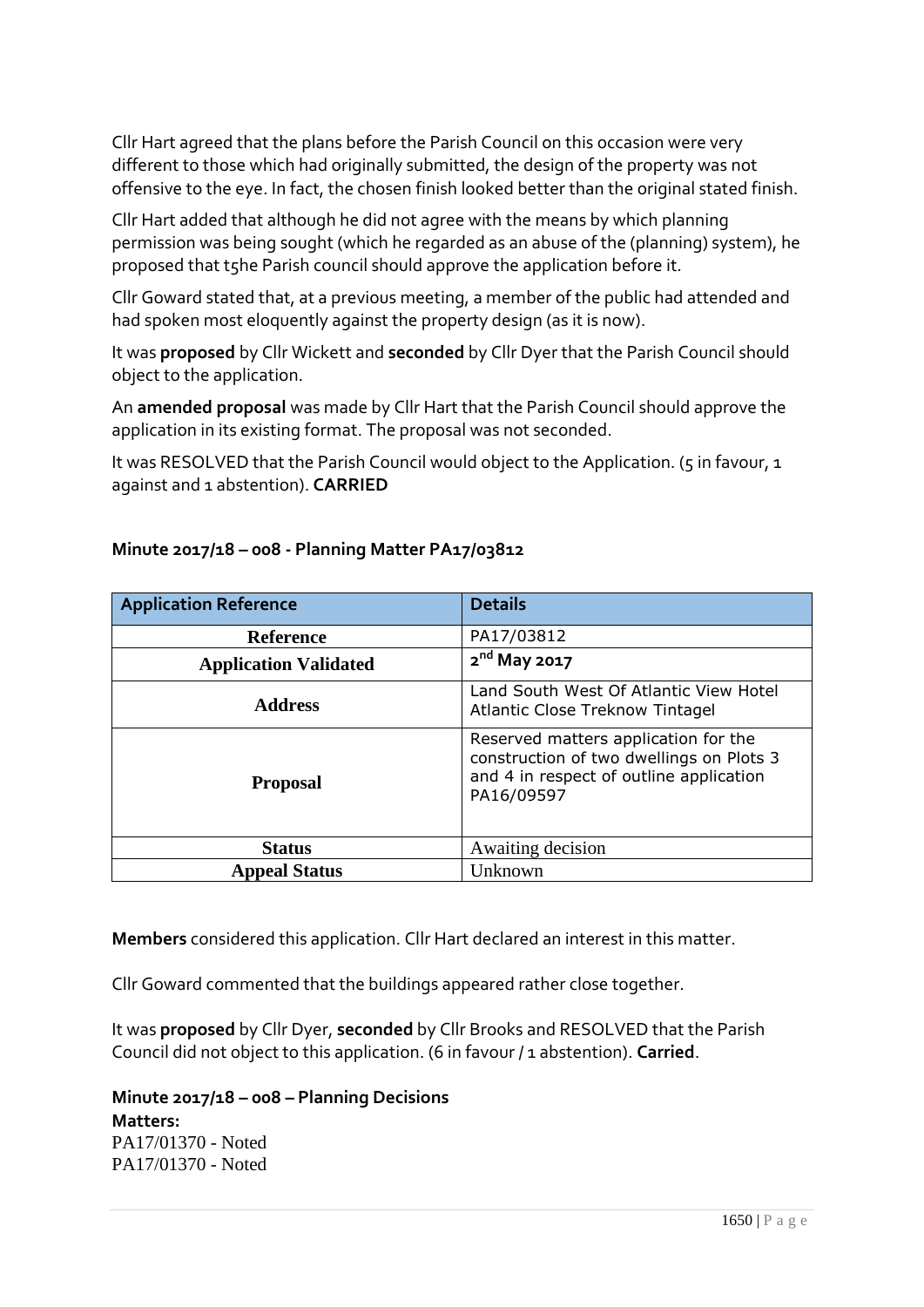# **Minute 2017/18 – 009 – Correspondence**

Planning Matter Correspondence – noted Cormac Revised Contract – Noted Cornwall Council Legal Department (Speculative Contract) – Noted

# **Minute 2017/18 – 010 – Accounts Payable**

| Cheque<br><b>Number</b> | <b>Payee</b>                                               | Amount  | <b>Note</b>        |
|-------------------------|------------------------------------------------------------|---------|--------------------|
|                         |                                                            |         |                    |
| 3009                    | <b>North Cornwall Advertiser - Tender</b><br>Advertisement | 139.20  | <b>PC</b>          |
| 3010                    | Viking                                                     | 497.90  | <b>PC</b>          |
| 3011                    | <b>Seadog IT</b>                                           | 19.95   | <b>PC</b>          |
| 3012                    | <b>Seadog IT</b>                                           | 95.00   | <b>PC</b>          |
| 3013                    | <b>SLCC</b>                                                | 172.95  | <b>PC</b>          |
| 3014                    | M. Brocklehurst (Installation of                           | 400.00  | <b>PC</b>          |
|                         | <b>Lamps at Trevena Square)</b>                            |         |                    |
| 3008                    | M. Brocklehurst - Maintenance                              | 228.00  | <b>PC</b>          |
| 3008                    | M. Brocklehurst - Maintenance                              | 130.00  | <b>PC</b>          |
| 3015                    | <b>Clerk's Salary (Estimate)</b>                           | 950.00  | <b>PC</b>          |
| 3016                    | <b>PAYE/NIC (Estimate)</b>                                 | 410.00  | <b>PC</b>          |
| 3017                    | <b>Clerk's Expenses</b>                                    | 245.93  | <b>PC</b>          |
| 3007                    | <b>Andy Pearce (Handyman)</b>                              | 810.00  | <b>PC</b>          |
| S/O                     | <b>British Gas</b>                                         | 395-77  | <b>Car Park</b>    |
|                         |                                                            |         | Lavatories         |
| 3018                    | <b>British Gas</b>                                         | 0.19    | <b>Bossiney Rd</b> |
|                         |                                                            |         | Lavatories         |
| 3019                    | <b>Western Supply Co. Ltd</b>                              | 200.00  | <b>PC</b>          |
| 3020                    | Chubb Fire & Security Ltd                                  | 481.96  | <b>TVC</b>         |
| S/O                     | Southern Electric                                          | 106.17  | <b>TVC</b>         |
| 3021                    | Suez Ltd                                                   | 11.15   | <b>TVC</b>         |
| 3022                    | <b>Cornish Jute Bag Company</b>                            | 260.82  | <b>TVC</b>         |
| 3023                    | J. Salmon Ltd                                              | 451.20  | <b>TVC</b>         |
| 3024                    | <b>Europa Gifts Ltd</b>                                    | 108.00  | <b>TVC</b>         |
| 3025                    | <b>Westcountry Books &amp; Stationery Ltd</b>              | 936.09  | <b>TVC</b>         |
| 3026                    | <b>Rough Tor Press</b>                                     | 81.36   | <b>TVC</b>         |
| 3027                    | <b>Tormark</b>                                             | 316.49  | <b>TVC</b>         |
| 3028                    | <b>Peter Dyer</b>                                          | 45.00   | <b>TVC</b>         |
| 3029                    | Martin Hayes - Kernowmania                                 | 31.90   | <b>TVC</b>         |
| <b>Total</b>            |                                                            | 7525.03 |                    |
| <b>Parish Council</b>   |                                                            | 4694.89 |                    |
| <b>TVC</b>              |                                                            | 2830.14 |                    |